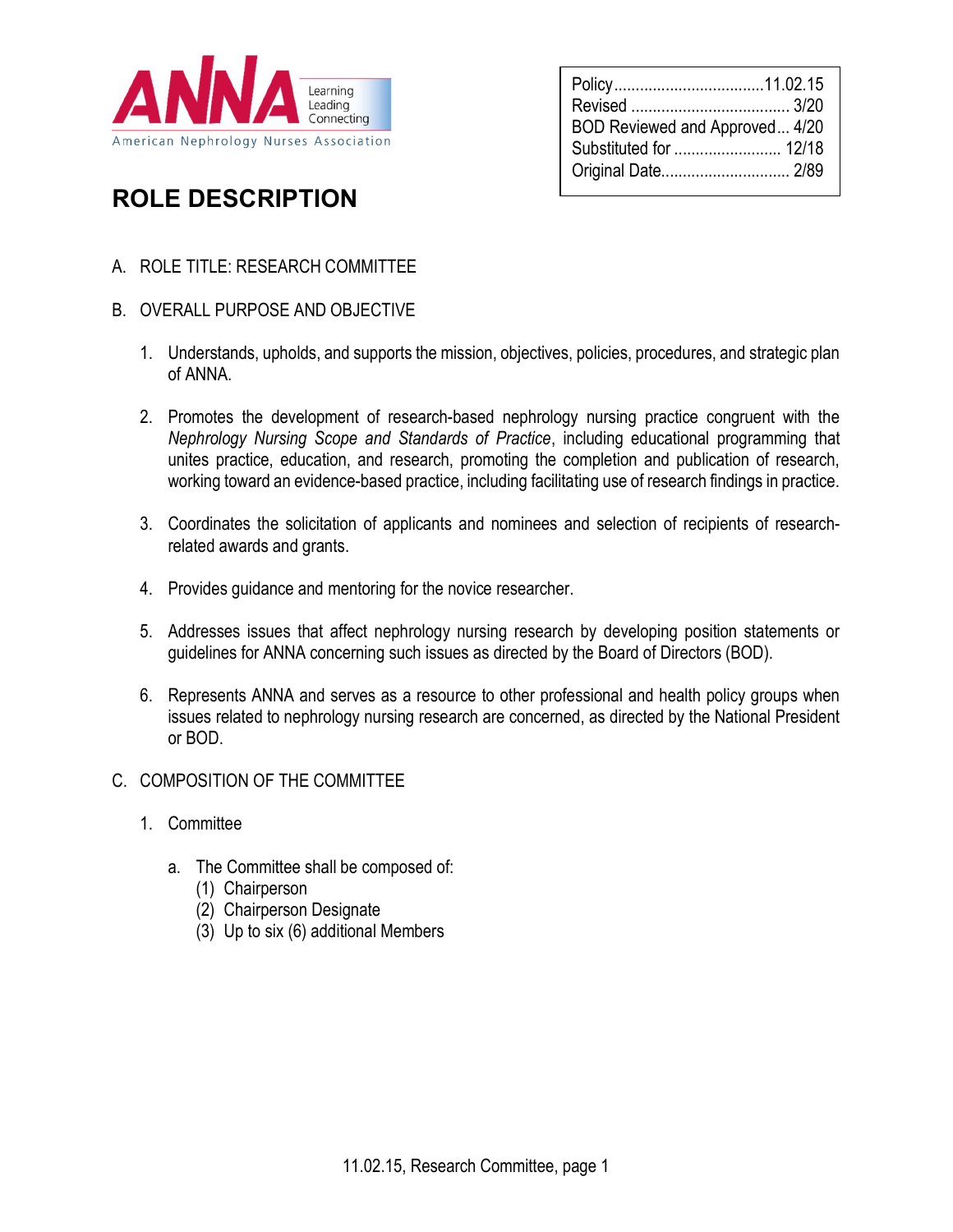- 2. Chairperson
	- a. Selection Method: Refer to Bylaws Article VII, Section B. Appointed by the National President-Elect, with approval by the BOD.
	- b. Qualifications:
		- (1) Full Member of ANNA for two (2) years with nephrology nursing experience.
		- (2) Current certification in nephrology nursing preferred.
		- (3) Previous experience as an ANNA chapter officer or committee member.
		- (4) Completed a minimum of master's degree in nursing or a related field. If the member is enrolled in an MSN/DNP or MSN/PhD program that confers both degrees at the same time, the member will be eligible to serve on this committee if the credits equal to the number required for the Master's degree have been completed.
		- (5) Completed course work in research theory and methodology during graduate education (master's or doctoral program).
		- (6) Participated in a research project in the capacity of principal or co-principal investigator.
	- c. Selection Criteria:
		- (1) Familiarity and/or experience with the organizational structure of ANNA.
		- (2) Experience and/or a sound knowledge base in several nephrology nursing subspecialties.
		- (3) Demonstrates ability in group process to delegate responsibility to others and follow through to assure completion of tasks.
		- (4) Prior membership on the Research Committee for at least one (1) year.
		- (5) Knowledge of software and access to computer-facilitated communication for email and word processing.
		- (6) Consideration will be given to include diversity of practice, specialty, age, ethnicity, gender, and geographic representation.
- 3. Chairperson Designate
	- a. Selection Method: Refer to Bylaws Article VII, Section B. Appointed by the National President-Elect, with approval by the BOD.
	- b. Qualifications:
		- (1) Full Member of ANNA for two (2) years with nephrology nursing experience.
		- (2) Current certification in nephrology nursing preferred.
		- (3) Previous experience as an ANNA chapter officer or committee member.
		- (4) Completed a minimum of master's degree in nursing or a related field. If the member is enrolled in an MSN/DNP or MSN/PhD program that confers both degrees at the same time, the member will be eligible to serve as the Chairperson Designate if the credits equal to the number required for the Master's degree have been completed.
		- (5) Completed course work in research theory and methodology during graduate education (master's or doctoral program).
		- (6) Participated in a research project in the capacity of principal or co-principal investigator.
	- c. Selection Criteria:
		- (1) Familiarity and/or experience with the organizational structure of ANNA.
		- (2) Experience and/or a sound knowledge base in several nephrology nursing subspecialties.
		- (3) Demonstrates ability in group process to delegate responsibility to others and follow through to assure completion of tasks.
		- (4) Knowledge of software and access to computer-facilitated communication for email and word processing.
		- (5) Consideration will be given to include diversity of practice, specialty, age, ethnicity, gender, and geographic representation.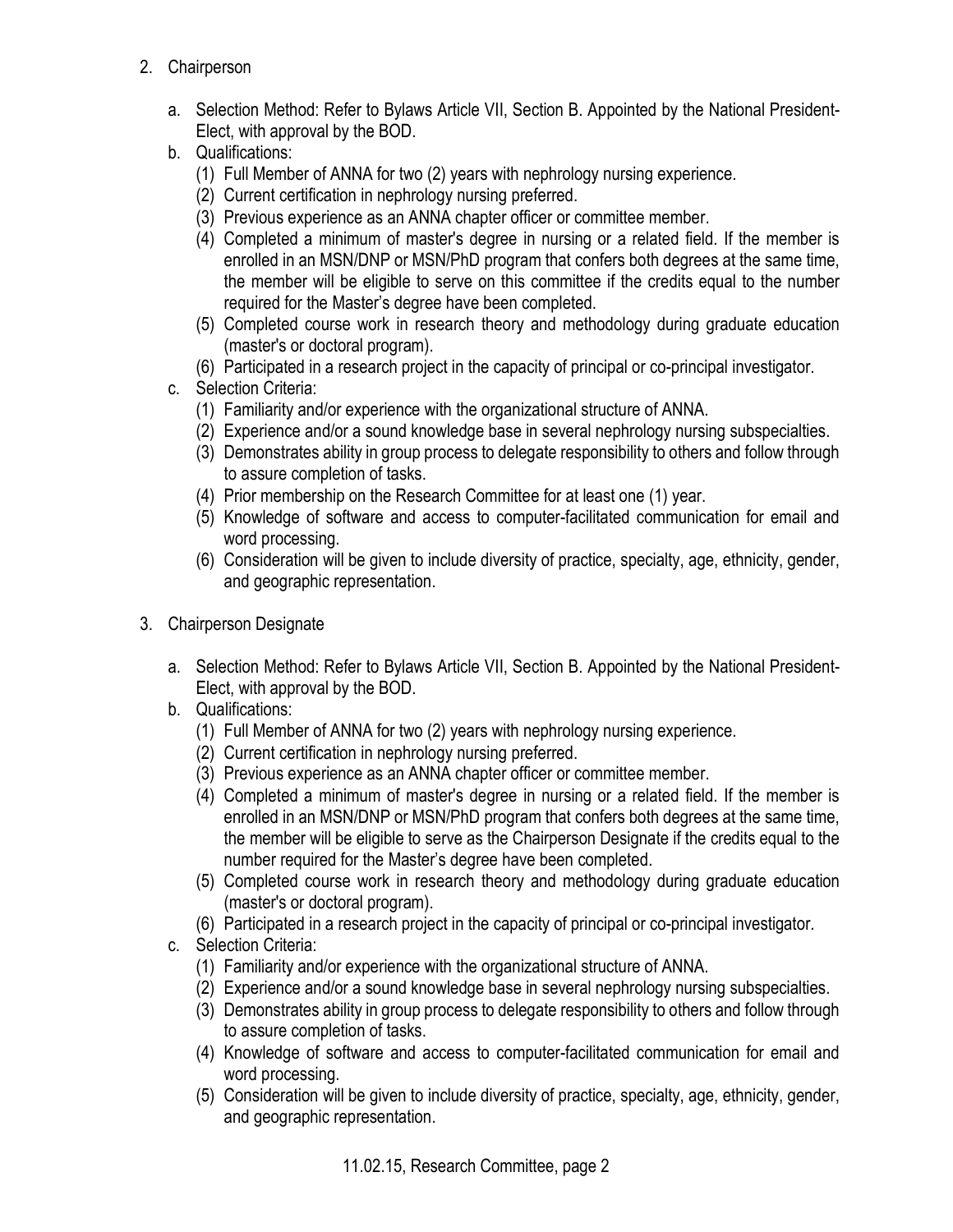- 4. Committee Members
	- a. Selection Method: Selected by the Chairperson.
	- b. Qualifications:
		- (1) Full Member of ANNA for one (1) year.
		- (2) Current certification in nephrology nursing preferred.
		- (3) Completed at least a master's degree in nursing or a related field. If the member is enrolled in an MSN/DNP or MSN/PhD program that confers both degrees at the same time, the member will be eligible to serve as the Chairperson if the credits equal to the number required for the Master's degree have been completed.
		- (4) Completed course work in research theory and methodology during graduate education (master's or doctoral program).
		- (5) Participated in a research project in the capacity of principal investigator, co-principal investigator, collaborator, or research assistant.
	- c. Selection Criteria:
		- (1) Experience and/or a sound knowledge base in several nephrology nursing subspecialties or demonstrated expertise in a single nephrology nursing subspecialty.
		- (2) Demonstrates ability to communicate effectively.
		- (3) Knowledge of software and access to computer-facilitated communication for email and word processing.
		- (4) Consideration will be given to include diversity of practice specialty, age, ethnicity, gender, and geographic representation.
	- d. Number of Committee Members: Six (6).
- D. TENURE
	- 1. The Chairperson is appointed to serve a two (2) year term one (1) as Chair Designate, followed by one (1) year as Chairperson. May be reappointed.
	- 2. Committee members are appointed for a term of two (2) years with an optional reappointment of one (1) to two (2) years, at which time the member must rotate off the committee for at least one (1) year.
	- 3. Four (4) Committee members at large with two (2) year staggered terms.

# E. GOVERNED BY CONSTITUTION AND/OR BYLAWS

Articles II, V, VI, and VII.

# F. ATTENDANCE EXPECTED AT THE FOLLOWING MEETINGS:

- 1. Chairperson
	- a. National Symposium (outgoing).
	- b. Orientation Webinar as required by the President-Elect (incoming/midterm).
	- c. Research Committee meetings and conference calls as needed, approved, and budgeted.
	- d. Awards and Scholarship Committee conference calls as requested.
	- e. Own local ANNA chapter meetings.
	- f. Other meetings as requested, approved, and budgeted.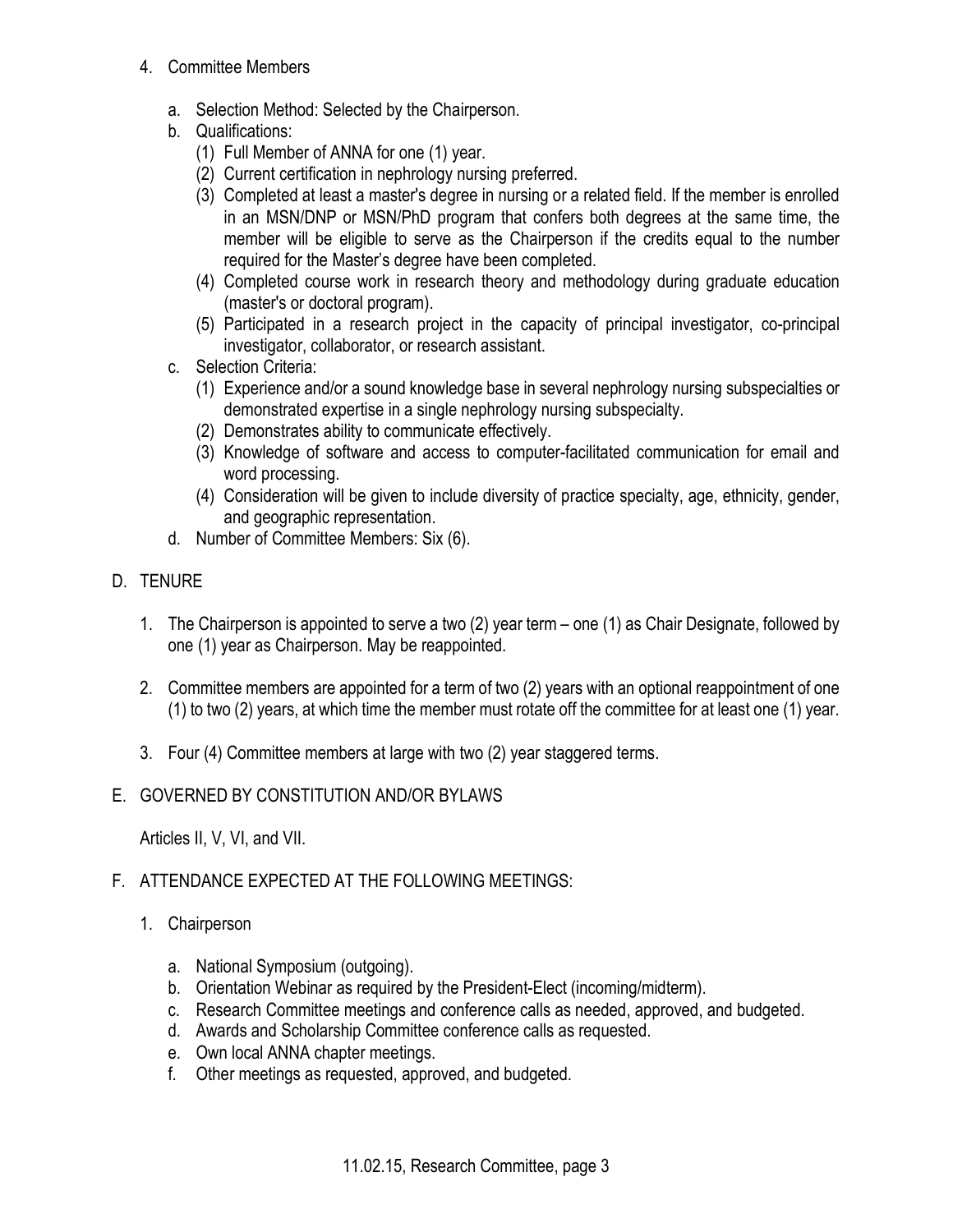- 2. Chairperson Designate
	- a. Orientation Webinar as required by the President-Elect (incoming).
	- b. Research Committee meetings and conference calls as needed, approved, and budgeted.
	- c. Own local ANNA chapter meetings.
	- d. Other meetings as requested, approved, and budgeted.
- 3. Committee Members
	- a. Research Committee meetings and conference calls as needed, approved, and budgeted.
	- b. Own local ANNA chapter meetings.
	- c. Other meetings as requested, approved, and budgeted.
- \* NOTE Complimentary registration and/or expense reimbursement to ANNA meetings is provided per Policy & Procedure 4.18, Complimentary Registration and Expense Reimbursement for ANNA Meetings, and Policy & Procedure 4.19, Withdrawal of Complimentary Registration and Expense Reimbursement to ANNA Meetings for Non-Functional Committee Member.

# G. RESPONSIBILITIES OF CHAIRPERSON

- 1. Understands, upholds, and supports the mission, objectives, policies, procedures, and strategic plan of the ANNA.
	- a. Serves as an active standing Committee Chairperson.
		- (1) Submits written status report prior to BOD meetings and as requested to the Board Liaison. Notifies the Board Liaison immediately of significant changes or problems.
		- (2) Ensures development, revision, and implementation of annual action plan, congruent with the Nephrology Nursing Scope and Standard of Practice, to promote the strategic plan.
		- (3) Obtains input from the Board Liaison and appoints committee members.
		- (4) Disseminates information as needed, including but not limited to agendas, meeting minutes, conference call information, background information, articles, and other information as requested.
		- (5) Conducts meetings keeping agenda on track and honoring time commitments.
		- (6) Provides the following for ANNA Update:
			- Annual Report
			- Additional articles as needed or otherwise requested
		- (7) Reviews, evaluates, and responds to all material presented to Committee Chairperson.
		- (8) Submits yearly budget and budget for special projects to the National Treasurer. Follows all budget guidelines as directed by ANNA Policy & Procedure.
		- (9) Maintains collaborative relationship with the Specialty Practice Networks Chairperson.
		- (10)Reviews role description of position as requested and proposes changes to the National Secretary.
		- (11)Reviews policies and procedures pertinent to the position as requested and proposes changes to the National Secretary.
		- (12)Prepares and presents ideas, problems and possible solutions, and activities/programs of organizational and professional interest to the Board Liaison for consideration by the BOD.
		- (13)Assumes responsibilities delegated to him/her by the National President or BOD.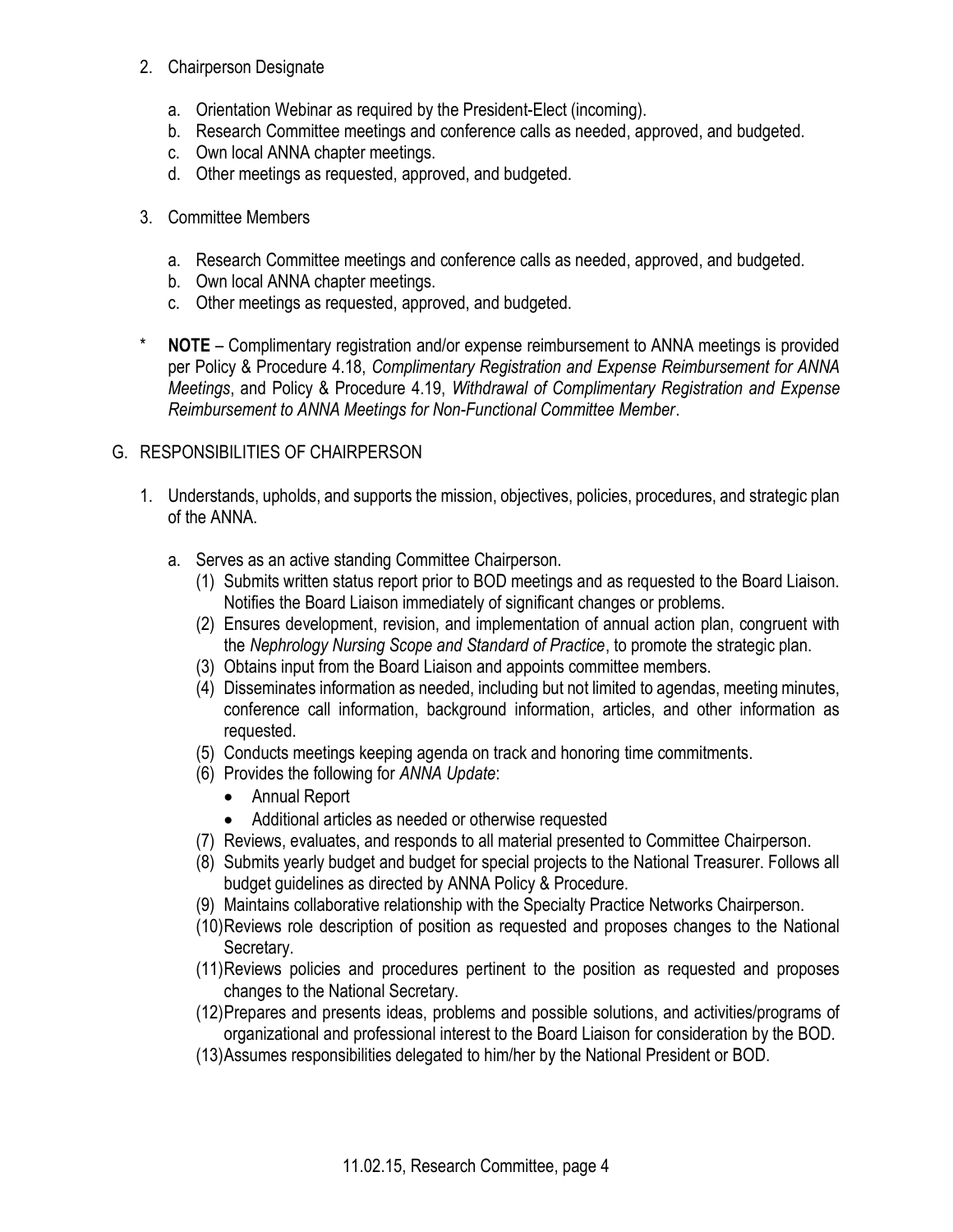- b. Recognizes and advises the Board Liaison of changing outside trends that may influence the decisions of the BOD.
- c. Maintains a collaborative relationship with the Awards and Scholarship Committee Chairperson.
- d. Orients Chair Designate to the role.
- 2. Promotes the development of research-based nephrology nursing practice, including educational programming that unites practice, education, and research, promoting the completion and publication of research, and facilitating utilization of research findings in practice.
- 3. Assists in the development and implementation of an ANNA research agenda.
- 4. Coordinates the solicitation and selection of research-related awards and grants.
	- a. Coordinates the selection of recipients for all research related grants and awards with the Awards Committee Chairperson.
	- b. Coordinates the selection of recipients for all research grants.
	- c. Coordinates the review and revision of all research related awards and grants yearly.
	- d. Coordinates the dissemination of information related to all research awards and grants.
	- e. Makes recommendations for research grant recipients to the BOD.
	- f. With the Committee, reviews research abstracts and selects those for presentation at the National Symposium.
- 5. Addresses issues that affect nephrology nursing research by developing position statements or guidelines for ANNA concerning such issues as directed by the BOD.
	- a. Coordinates the development of responses to issues related to nephrology nursing research.
	- b. Submits a final draft of all such responses to the BOD for approval.
- 6. Represents ANNA and serves as a resource to other professional and health policy groups when issues related to nephrology nursing research are raised, as directed by the National President or BOD.
- 7. Serves as an ex-officio member of the Awards and Scholarship Committee.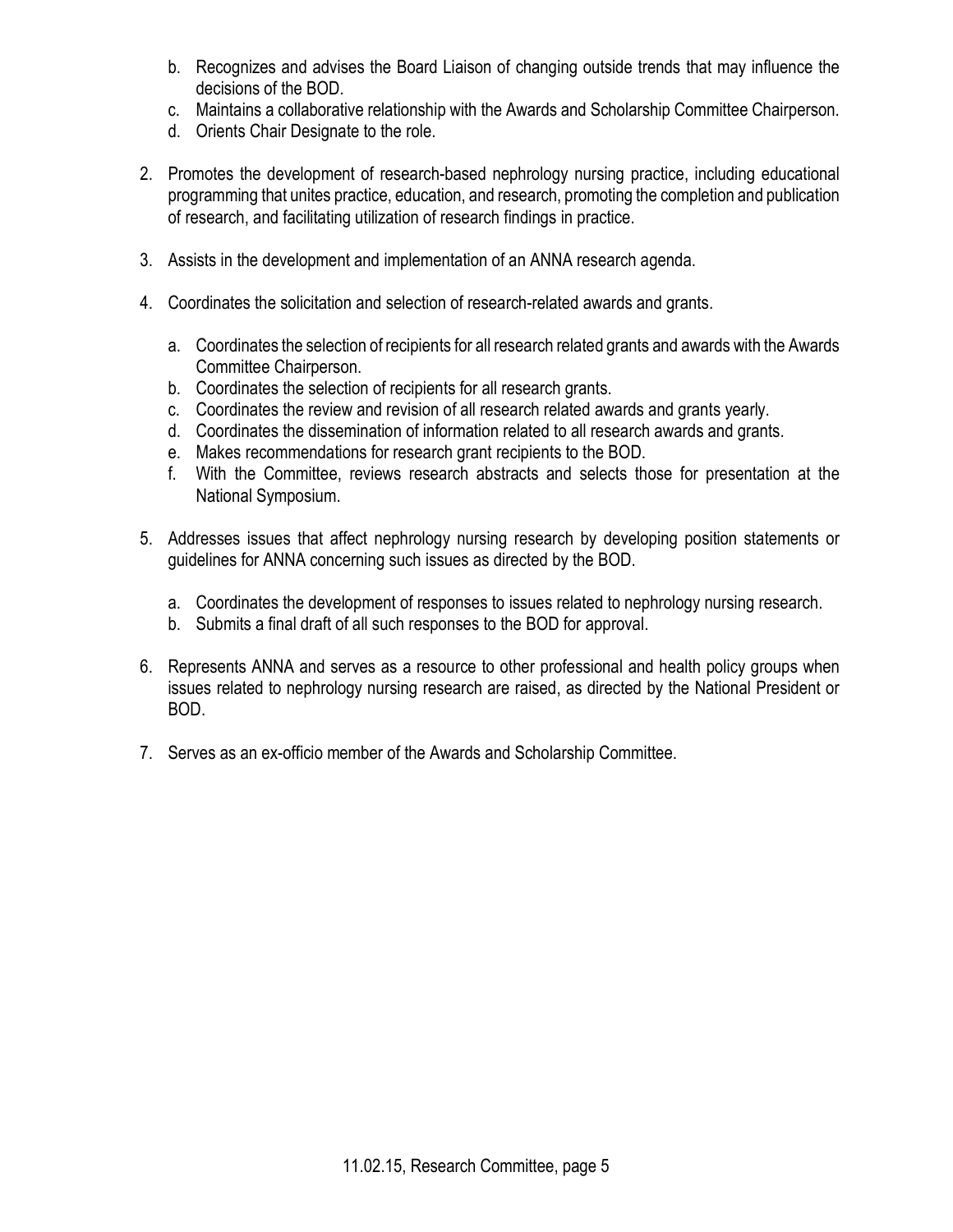#### H. RESPONSIBILITIES OF THE CHAIRPERSON DESIGNATE

- 1. Understands, upholds, and supports the mission, objectives, policies, procedures, and strategic plan of ANNA.
	- a. Reports to Chairperson.
		- (1) Prepares written reports as requested by the established deadlines.
		- (2) Reviews policy and procedures pertinent to the Research Committee and proposes changes to the Chairperson.
		- (3) Assumes responsibilities as delegated by the Chairperson.
	- b. Assumes role of Chairperson after the National Symposium when the presiding Chairperson rotates off the committee.
	- c. Orients to Chairperson role.
	- d. Works with Chairperson to identify Research Committee members.
	- e. Reviews research abstracts.
	- f. Assists the Chairperson in determining the awardees for research awards and grants.
	- g. Coordinates topics for upcoming calendar year for Nephrology Nursing Journal's Exploring the Evidence column.

## I. RESPONSIBILITIES OF COMMITTEE MEMBERS

- 1. Understands, upholds, and supports the mission, objectives, policies, procedures, and strategic plan of the ANNA.
- 2. Assists in planning/implementation of action plan, strategic plan review, and suggestions for revision.
- 3. Completes projects according to the established timetable as requested by the Chairperson.
- 4. Assumes other responsibilities as delegated by the Chairperson.
- 5. Reviews research abstracts.
- 6. Assists in planning/implementation of committee activities, e.g., education offerings, action plan, strategic plan review, and suggestions for revision.
- 7. Attends at least 75% of pre-scheduled conference calls or discusses ability to continue as effective member with Chairperson.